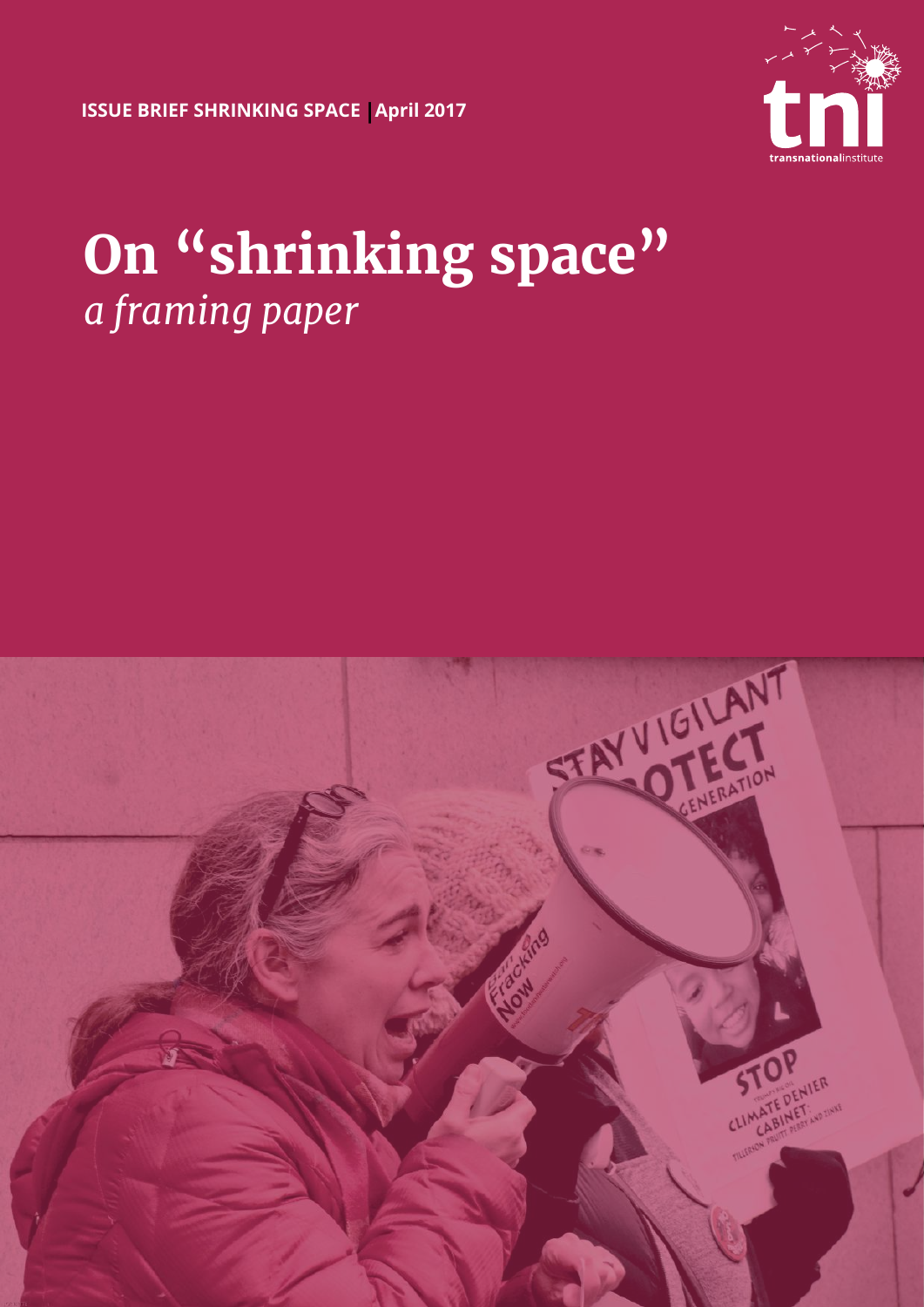**CONTRIBUTING AUTHORS:** Ben Hayes, Frank Barat, Isabelle Geuskens, Nick Buxton, Fiona Dove, Francesco Martone, Hannah Twomey and Semanur Karaman

The authors wish to thank Palestine Link, Women Peacemaker Program, Un Ponte Per, Yasser Louati, Elizabeth Peredo, AWID, Africans Rising for Justice, and Peace and Development for their valuable contributions

**EDITOR:** Hannah Twomey

**DESIGN:** Tessa Kersten-Zenger

**PHOTO COVER:** Joe Piette on Flickr. **Hey Wells Fargo - No DAPL! Rally** Feb 3 protest at Wells Fargo Bank.

Published by Transnational Institute - www.tni.org

Amsterdam, April 2017

Contents of the report may be quoted or reproduced for non-commercial purposes, provided that the source of information is properly cited. TNI would appreciate receiving a copy or link of the text in which this document is used or cited. Please note that for some images the copyright may lie elsewhere and copyright conditions of those images should be based on the copyright terms of the original source.

www.tni.org/copyright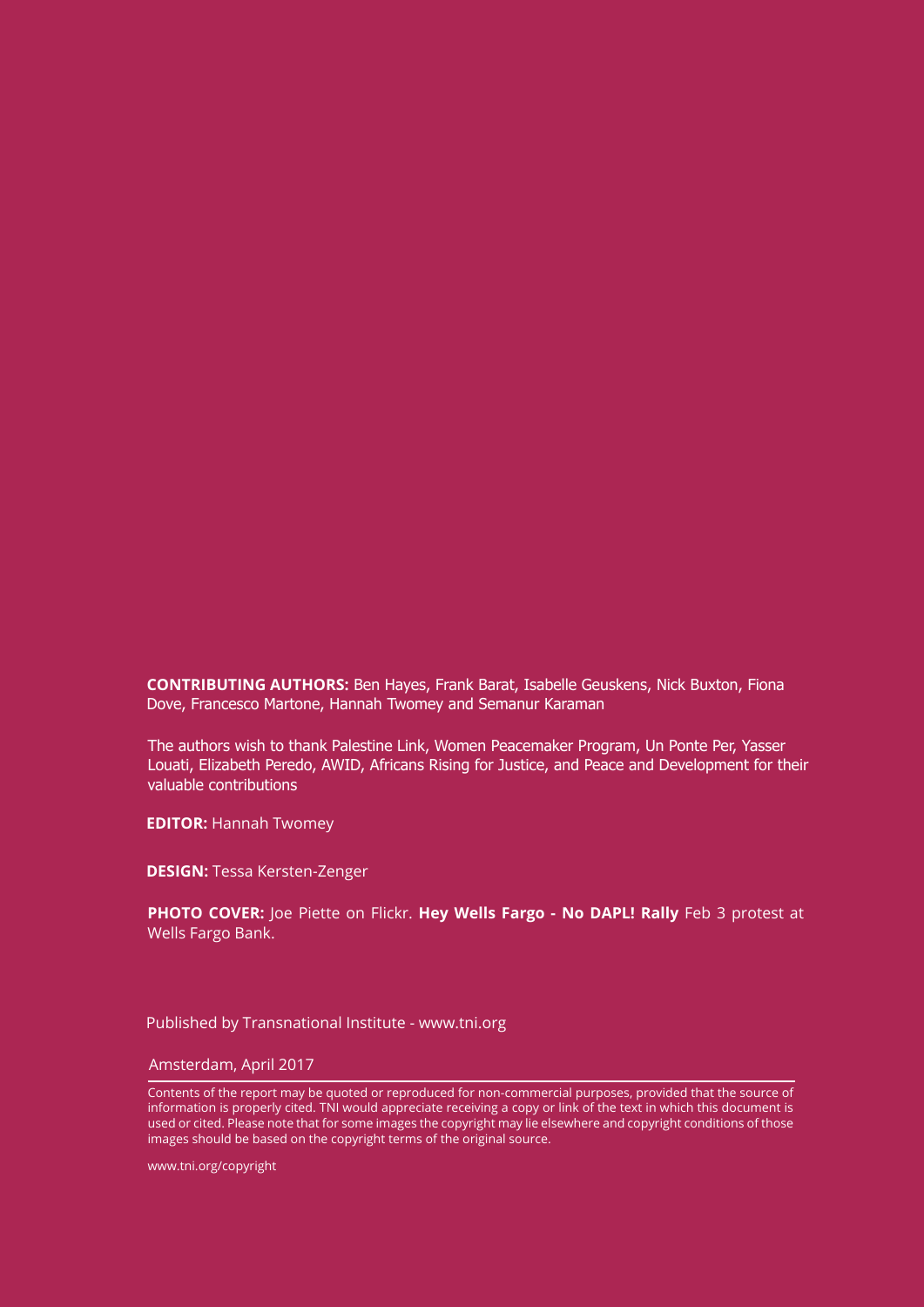## **On "shrinking space": a framing paper**<sup>1</sup>

Across the world, in both democratic and non-democratic states, many activists and social justice organizations face an increasingly repressive and securitized environment as well as unprecedented attacks on their legitimacy and security. From the attempts to suppress Black Lives Matter to the assassination of Berta Cáceres, the criminalization of the Boycott, Divestment, Sanctions (BDS) movement to the micro-tyranny of Bangladesh's new Voluntary Activities Regulation Act, individual and collective activism is facing a global pushback from states, corporations and the Far Right.

The current emergency has been a long time in the making. But only recently has it galvanized a concerted response by organized 'civil society', which is now mobilizing to understand and counter what is termed 'shrinking space,' a metaphor that has been widely embraced as a way of describing a new generation of restrictions on political struggle. The concept of space itself has different definitions depending on who you talk to. Some understand it as limited to space to influence policy (a seat at the table) while others understand its meaning as political space to organize, to operate, to have a legitimate voice, to protest and to dissent. The former tends to depoliticize contestations while the latter is empowering them. These distinctions concerning how 'space' is conceived will shape the type of response warranted, with important implications for who engages in that space and how.

This paper attempts to deconstruct the 'shrinking space' narrative by explaining what it means and unpacks some of the problems inherent in the concept. It also considers who is most affected by 'shrinking space', and why; where the trend is headed; how it relates to the other dominant paradigms of the 21st century; and how progressive social movements may respond.

## **1. What is 'shrinking space'?**

The term 'shrinking space' can be understood as a concept or framework that captures the dynamic relationship between repressive methods and political struggle, including the ways in which political struggle responds to these methods to reclaim space, and the impact this response has upon how political struggles relate to one another. Its value as a framework is that it helps us to think through common trends of repression, including their sources, effects, and mechanisms, which political actors are faced with.

Within the 'shrinking space' discourse, there are at least nine, often interrelated trends that constrain the political space in which civil society organizations (CSOs) operate:

- 'philanthropic protectionism', which encompasses a raft of government-imposed constraints on the ability of domestic CSOs to receive international funding (as seen most prominently in states such as India, Russia, Ethiopia and Egypt1, but now found in dozens of national laws globally); (i)
- (ii) domestic laws regulating the activities of non-profits more broadly (for example by imposing onerous registration, licensing, reporting and accounting obligations on NGOs and allowing states to have limitless discretion in sanctioning organizations for 'compliance' failures);

<sup>1</sup> This paper has been produced by the Transnational Institute following a workshop on shrinking space involving representatives of its partners, networks and like-minded organizations that took place in Berlin towards the end of 2016.

 $2$  One case in particular that illustrates 'philanthropic protectionism' is that of Case No. 173 in Egypt, in which independent human rights NGOs were investigated and targeted for receiving foreign funding without registration under a repressive law, Law 84. Thirty-seven Egyptian human rights organizations have been charged and sentenced to between one and five years imprisonment, as well as subject to asset freezes and travel bans.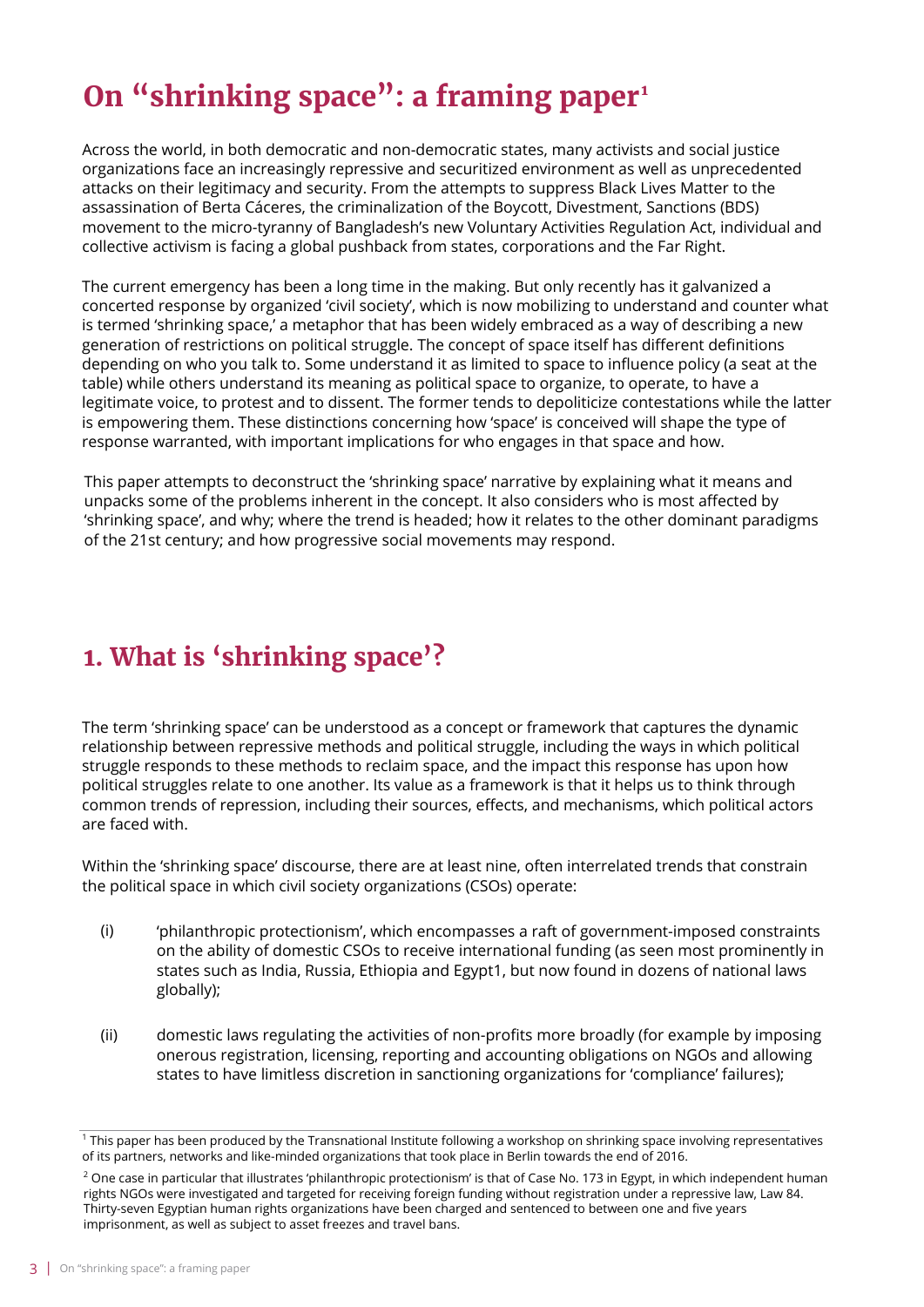- policies and practices imposing restrictions on the rights to freedom of assembly and association (for example by banning demonstrations outright, using national security laws to restrict mobilization, cracking down on unions or militarizing police forces in the name of 'public order'); (iii)
- the criminalization, stigmatization and de-legitimization of so-called 'Human Rights Defenders' (HRDs) (a term that encompasses all actors engaged in non-violent advocacy for human rights and social justice) as well as the criminalization of refugees' solidarity; (iv)
- the restriction of freedom of expression in general as well as online, directly through censorship and intimidation, and indirectly through 'mass surveillance'; (v)
- intimidation and violent attacks against civil society by religious conservatives, corporations, the Far Right or non-state actors; $3$ (vi)
- the decreasing space for online activism due to the repression and intimidation faced by activists, particularly women HRDs, for their work (including being subject to blackmail, slander, online harassment and stalking, as well as threats from both public/governmentaffiliated and private sources); (vii)
- risk aversion and securitization on the part of public and private civil society donors resulting in the limiting or withdrawal of funding available for both grassroots activism and marginalized causes (such as Palestinian self-determination and counter-terrorism and human rights) in favour of larger, less politicized organizations and 'safer', less 'controversial' issues; (viii)
- the capture of spaces traditionally inhabited by CSOs by private interest groups, lobbyists, GONGOs (government-oriented NGOs) and corporate social responsibility initiatives as well as attempts to discredit CSOs; (ix)
- the exclusion of civil society organizations from the banking system under the guise of counterterrorism measures, which is a relatively new but escalating phenomenon in the discourse on 'shrinking space'.  $(x)$

In practice, many of these trends overlap and are experienced simultaneously, which compound the potency of their effects. For example, if an organization faces increased barriers to funding and/or loses access to funds due to their controversial work, whilst simultaneously facing greater overhead spending to respond to lawsuits and/or increased procedural scrutiny to report their activities, then the combination of these forces could be enough to shut the organization down altogether.

<sup>3</sup> The rise and expansion of fundamentalism beyond religion has been noted and categorized by the Special Rapporteur on the Freedom of Association and Assembly. See http://freeassembly.net/news/fundamentalism-hrc32/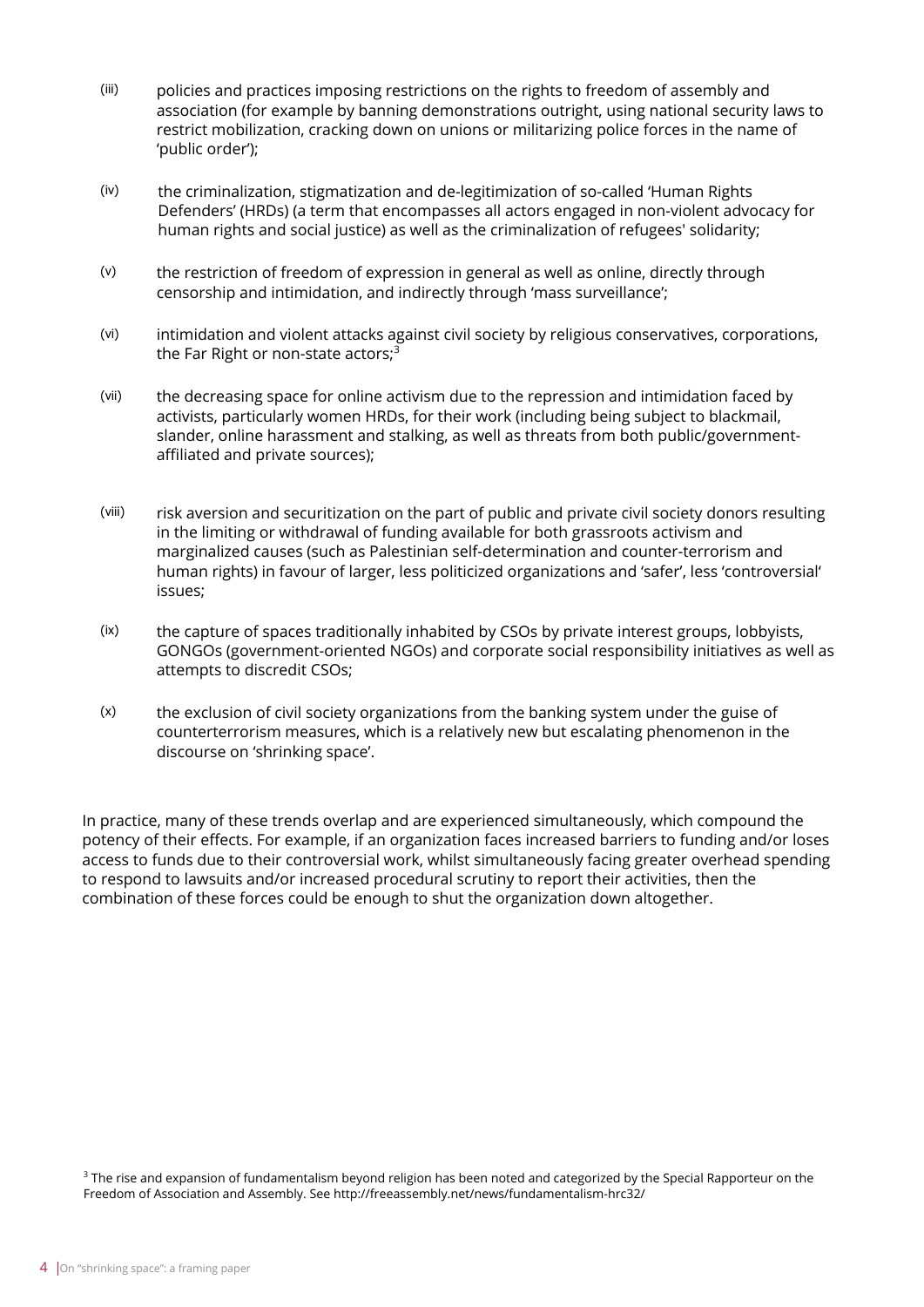#### **Table 1: Summary of the ten interrelated trends that constrain civil society today**

| <b>Constraint</b>                                                                                                  | By whom?                                                                                 | <b>Mechanism</b>                                                                                                                                              | <b>Effect on civil society</b>                                                                                                                          |
|--------------------------------------------------------------------------------------------------------------------|------------------------------------------------------------------------------------------|---------------------------------------------------------------------------------------------------------------------------------------------------------------|---------------------------------------------------------------------------------------------------------------------------------------------------------|
| Philanthropic<br>protectionism                                                                                     | Governments, funding<br>agencies                                                         | Laws and other<br>government-imposed<br>restrictions                                                                                                          | Limits domestic CSO's<br>international funding<br>options                                                                                               |
| Broad laws regulating<br>CSO operations,<br>including registration,<br>licensing, reporting, and<br>accountability | Governments, funding<br>agencies                                                         | Laws, policies and<br>procedural mechanisms                                                                                                                   | Creates more work/<br>overhead for CSOs and<br>increases barriers for<br>compliance, enabling<br>operations to be shut<br>down for non-compliance       |
| Rights to freedom of<br>assembly and<br>association constrained                                                    | Governments often<br>through police and/or<br>military enforcement                       | Laws, policies and<br>practices, often in the<br>name of 'public order'<br>and 'security',<br>intimidation                                                    | Limits civil society's ability<br>to openly gather, mobilize,<br>and protest                                                                            |
| HRDs and refugee<br>solidarity groups<br>criminalized, stigmatized,<br>and de-legitimized                          | Governments, media<br>companies, Far Right<br>groups                                     | Laws, propaganda,<br>media outlets,<br>intimidation                                                                                                           | Limits the nonviolent<br>means by which HRDs and<br>refugee groups engage<br>politically, and undermines<br>human rights protection                     |
| Freedom of expression<br>restricted, including<br>online repression                                                | Governments and private<br>security agencies,                                            | Laws and policies that<br>induce censorship,<br>mass surveillance, as<br>well as intimidation                                                                 | Reduces the ability of CSOs<br>to spread information and<br>raise awareness within<br>society, with a range of<br>repercussions                         |
| Intimidation and violent<br>attacks upon civil society<br>actors                                                   | Religious conservatives,<br>corporations, Far Right<br>groups, other non-state<br>actors | Direct threats,<br>blackmail, harassment,<br>slander, violence, and<br>intimidation, through<br>in-person<br>confrontations,<br>lawsuits, and the<br>internet | Presents existential threats<br>to CSO actors and their<br>operations, endangering<br>their right to be free from<br>fear                               |
| Funding withdrawn and/<br>or limited by donors due<br>to risk aversion and<br>securitization                       | Public and private<br>donors, (and indirectly<br>through government<br>policies)         | Stricter funding<br>requirements that<br>favour less politicized<br>organizations and<br><i>issues</i>                                                        | Limits the sources of<br>funding for CSOs, which in<br>turn creates greater<br>competition amongst CSOs<br>for funds, and threatens<br>their operations |
| Spaces for CSOs reduced<br>as they are captured and<br>co-opted by other actors                                    | Private interest groups,<br>lobbyists, GONGOs, and<br><b>CSR</b> initiatives             | Discrediting and<br>legitimizing certain<br>CSOs through media<br>and other sources                                                                           | Impedes the financial<br>lifelines of CSOs as well as<br>their spaces for political<br>engagement                                                       |
| CSOs excluded from the<br>banking system, due to<br>rising counterterrorism<br>measures                            | Banks (and indirectly<br>through government<br>policies)                                 | Government definitions<br>on terrorism and<br>stricter banking<br>requirements that block<br>certain CSOs                                                     | Limits the sources of<br>financing for CSOs, in turn<br>threatening their<br>operations                                                                 |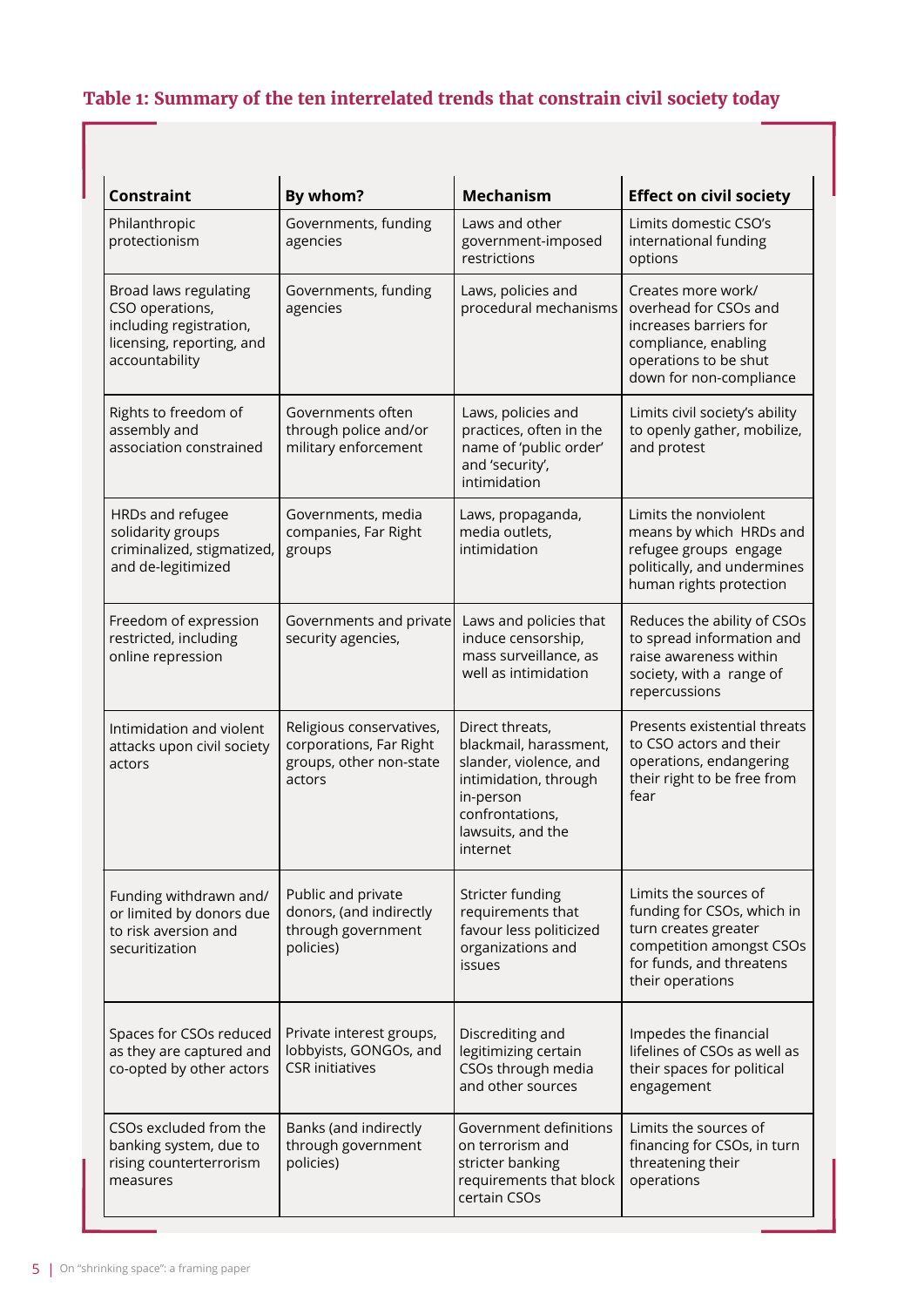## **2. Space for whom?**

If we understand the key features of 'shrinking space' to include this new wave of methods to repress political struggle, then inherent within this concept are the actors who engage in political struggle. Therefore, central to understanding and evaluating the usefulness of the 'shrinking space' framework/ discourse, is understanding how 'civil society' is defined in the first place. Governments and philanthrocapitalists tend to view civil society through the narrow lens of incorporated/registered non-profit organizations, think-tanks and 'social entrepreneurs' – to the exclusion of all others, such as social movements, informal collectives, grass-roots/community-based groups, practitioners of 'direct action', refugee and stateless peoples, and indigenous peoples. A much wider array of activists, initiatives and organizations self-identify as 'civil society', either because they genuinely believe that they are part of a community of common interests and collective activity for social and political change, or to fit the definitions that policy-makers and funders have instituted.

Accordingly, civil society cannot be reduced to a monolithic or homogenous entity. In recognizing the range of actors and the complexity of defining civil society, it becomes clear that within this complexity are shades of shrinking space: not everyone's space is shrinking in the same way. While those engaged in the kind of highly professionalized NGO activism that is entertained and supported by the Davos class may suffer the occasional crisis of relevance, legitimacy or funding, their space does not appear to be 'shrinking'. Indeed many NGOs enjoy bigger platforms than ever as they increasingly become preferred partners for donors because they can swallow (due to their large size, heavy bureaucratic set-up and strong "branding") all the requirements and still have strong negotiating power.

Meanwhile, it is grass-roots, community-based, and issue-based social, economic, political and environmental justice movements that appear to be bearing the brunt of the crackdowns by authoritarian governments, violent non-state actors, and even now by democratic governments who have long since dispensed with their commitment to universal human rights and aped the clampdowns of their repressive counterparts.

Therefore when evaluating the shrinking space framework we should at the very least begin by acknowledging that that there is not and never has been one single space in which everyone participates on an equal footing. To suggest otherwise is liberal democratic fantasy that ignores the politics and institutional biases of the public and private arenas in which different actors jostle for space, and in which a diverse range of political spaces are constantly being closed down and opened-up.

## **3. Why can the concept be problematic?**

In many respects, 'shrinking space' is simply a more nuanced and convenient way of talking about the problems of exclusion and repression that many social, political and civil rights movements have long faced. As a contemporary discourse, it clearly responds to quite novel and often sophisticated political, legal and corporate methods of containing activists and campaigners.

But the effects of the shrinking space discourse are problematic and directly harmful to certain segments of civil society. Bringing the techniques discussed above under the twin rubrics of 'shrinking space' and 'civil society' massively de-politicizes what is actually political policing of the highest order, shifting the focus away from the tangible repression of one kind of politics in the service of another, to something more palatable and less discomfiting. Further, the concept tends to flatten the differences in the struggles faced by social movements versus larger NGOs, inferring that all civil society actors experience the same type and degree of shrinking space, whilst simultaneously upholding the idea that the Global South is where the 'real' space is shrinking.

This, in turn, has enabled the shrinking space discourse to be integrated into dominant geopolitical narratives around development and philanthropy in problematic ways. Governments of the Global North, for example, have been able to profess support for 'civic space' and human rights defender initiatives in the Global South while adopting domestic policies and promoting collusion with corporations that contribute to 'shrinking space', and wilfully ignoring the abuses meted out by their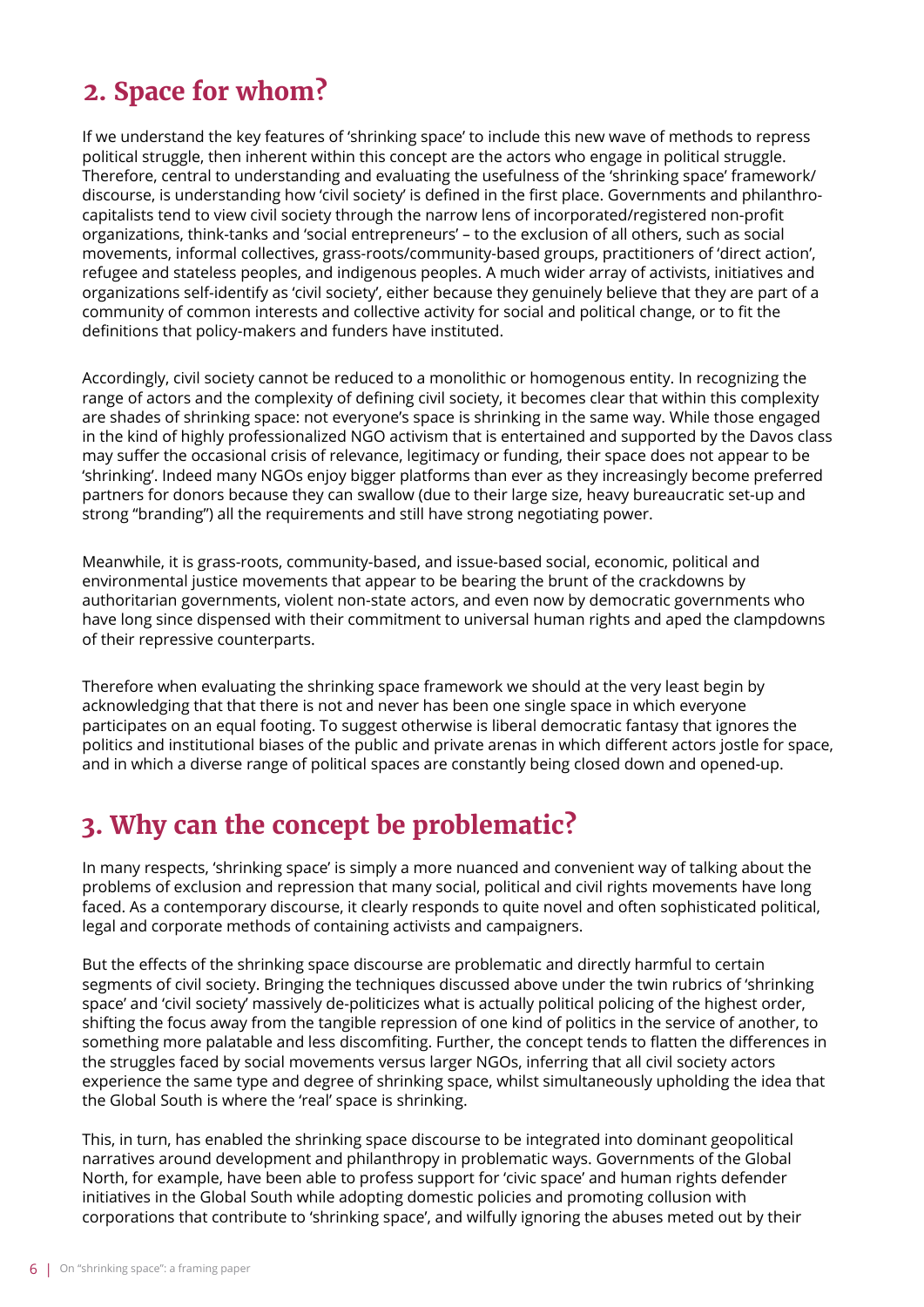client states and multinational corporations. This is made possible by the discourse's overemphasis on the three key freedoms of the International Covenant on Civil and Political Rights (ICCPR), namely freedom of association, assembly and expression – a narrow conceptualization that masks the intersecting dynamics that limit an individual or collective's ability to organize around pertinent matters and express themselves, such as gender, race, sexual orientation, age and others – and allows governments to selectively prioritize certain types of shrinking spaces whilst ignoring others.

Moreover, framing the repression and de-legitimization of certain quarters of civil society as some kind of vice-like device that can easily be turned in one direction or the other, carries a significant risk of both oversimplifying the problem and misidentifying the potential solutions, and also erasure and appropriation of racial and gender justice struggles.

#### **4. One door closes…**

The 'shrinking space' dilemma is by its very nature characterized by groups which in practice face little more than 'first world problems' speaking on behalf of those activists who never had any space to begin with – groups whose very existence has always been premised on carving out that space in the face of tremendous adversity and repression.<sup>4</sup>

In the struggle for space itself by the diverse array of actors, political spaces are continuously rearranged, opened up and closed down. There can be no better example of this than the burgeoning space that 'shrinking space' occupies today – as evidenced by the groundswell of initiatives, conferences and funding now dedicated to it. Perversely, these new political spaces, which primarily offer large and professional International NGOs the chance to mobilize and advocate, are predicated on the very closure of more-and-more political spaces for social movements and political activists.

This framing matters a great deal. If we are to understand, and more importantly, respond in a meaningful way to the multiple problems that the concept of 'shrinking space' engenders, the focus surely has to be on the spaces that are closing – so as to understand why they are closing, for whom they are narrowing, and how to reopen them.

It also suggests that one-size-fits-all solutions, such as the new Civic Charter, may be symbolically important, but are unlikely to provide any relief to those organizations and movements who face systematic repression, exclusion or annihilation.

## **5. 'Shrinking space' as political managerialism**

An alternative to the structural abstractionism that 'shrinking space' engenders is to view it as part of a wider struggle within contemporary neoliberalism to marketize the state, hollow-out democracy and reduce opposition by (re)defining the contours of legitimate, extra-parliamentary, political activity and redefining space for policy as multi-stakeholder spaces, where CSOs have to negotiate both with the state and corporations as the new mode of governance.

It has long been clear that the gatekeepers of mainstream political spaces have simultaneously co-opted and instrumentalized key civil society organizations while pushing more critical and radical civil society actors into a shadow realm where they face de-legitimization, persecution, prosecution and excessive control – with the precise aim of countering their appeal. This is reflected daily in the exclusion of many political activists and social movements from contemporary conversations with or about 'civil society'.

<sup>&</sup>lt;sup>4</sup> Social movements – ranging from Black Lives Matter challenging systemic racism in the US to Chinese women's rights organizations countering gender-based discrimination to indigenous rights groups in South Africa struggling to defend their lands from agribusiness and extractive industries - are finding creative and persistent ways to reassert their rights and carve out democratic spaces of engagement and resistance. For more information, see https://www.opendemocracy.net/5050/semanur-karaman-ana-cernov/our-movements-and-collective-strugglesthrive-despite-backlash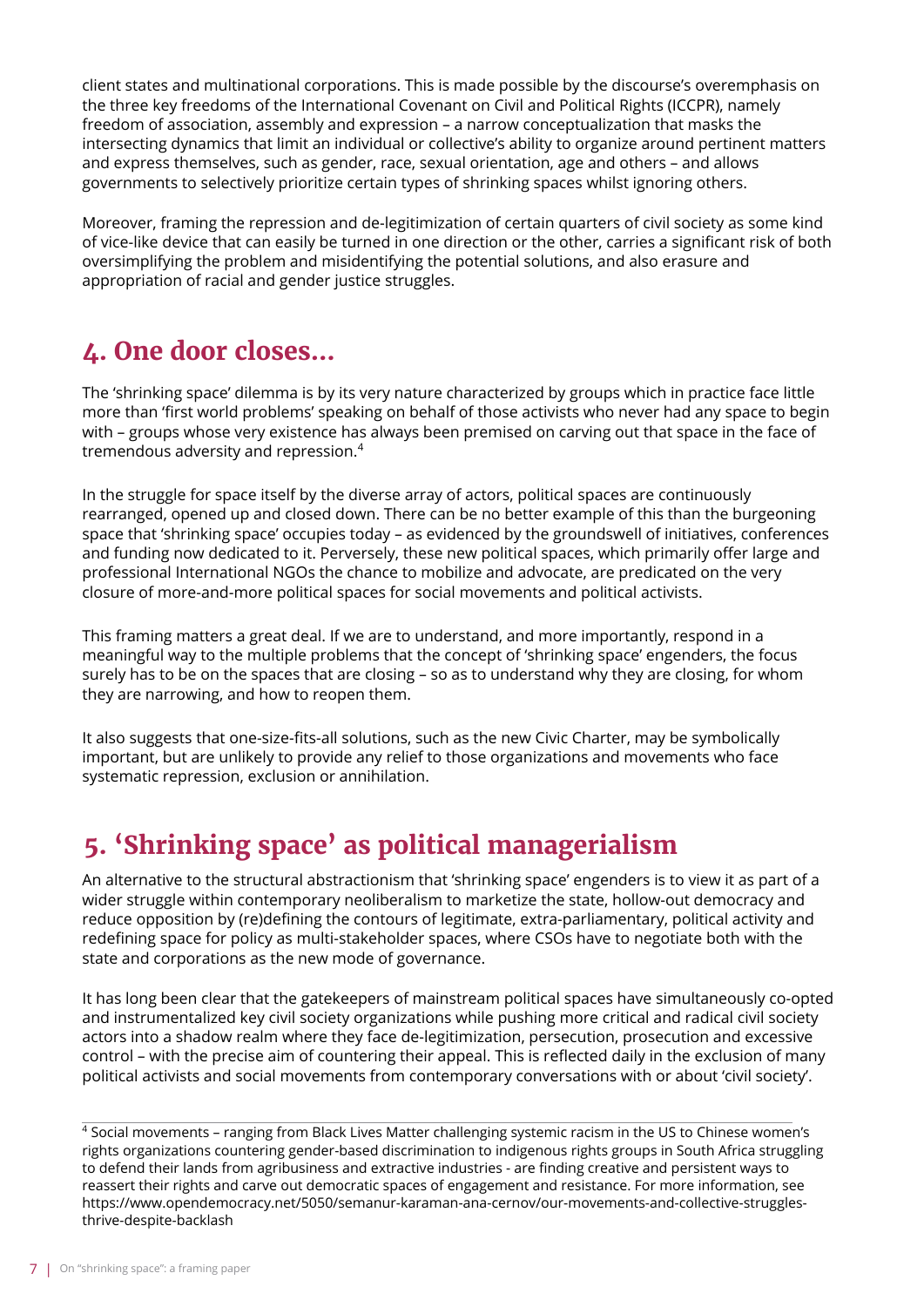A broader process of de-legitimization is a prerequisite for the techniques of repression described above. It allows 'enlightened rulers' to simultaneously claim to recognize the importance and uphold the freedom of a diverse civil society sector within their borders, while carefully managing and defining civil society from above and on their terms. This use of 'shrinking space' as a political tool is classic divideand-rule and it pits different forms of civil society organizing against one another while seeking to break the bonds of solidarity that form the backbone of struggles for fundamental rights and social justice.

## **6. Degrees of separation**

In terms of 'shrinking space', the contemporary di fference between liberal democracies and authoritarian states is not one of unbridled freedom in the former and absolute restriction in the latter, but rather is the extent to which the various constraints on civil society identified above are enforced, and against whom they are enforced. The crucial differences that do endure are found in the extent of justifications provided as freedoms are stripped and the level of meaningful protection for groups and individuals from acts of state violence that the law provides, for example in respect to physical assault, extrajudicial killing and the torture of activists and defenders. But even here the lines are constantly blurred by the introduction of more subtle techniques of repression, such as the use of 'less-lethal weapons' and police tactics likes 'kettling'. <sup>5</sup>

Even in countries where new, restrictive civil society laws have caused most concern – India and Israel, for example – it is not civil society writ large that is suffering, but CSOs with particular aims and objectives. Only where civil society faces complete subjugation under the law, as is the direction of travel in the likes of Egypt and Russia, can we identify something approaching an apolitical form of 'shrinking space'.

Elsewhere, and without exception, the means of 'shrinking space' in the government toolbox are applied selectively to suit political ends. Restrictions on foreign-funding, for example – which represent a genuine crisis of legitimacy for the funding of pro-democracy and rights-based organizations by western donors in many parts of the world – are being ruthlessly exploited by populist politicians who have taken the opportunity to bankrupt those CSOs they see as political opponents while maintaining foreign funding for uncontentious actors and programmes.

Consider also the plethora of domestic laws regulating the non-profit sector whose very raison d'etre is to draw a line between bona fide and thus legitimate organizations on the one hand, and those whose activities may be called into question and thus restricted on the other. Attacks on freedom of expression and association operate in much the same way, and are invariably justified on the grounds that certain political activities may be legitimately curtailed by the state, whether under the banner of protecting the 'public interest', 'social cohesion', 'national security' or 'counter-terrorism'.

Surveillance and censorship online is also predicated on the claim that those targeted have illegitimate or unlawful aims. Even the recent spate of CSO bank account closures and blocked financial transactions is predicated on legitimacy, with financial institutions claiming that the affected organizations are no longer within their 'risk appetite', while they continue to provide financial services to 'legitimate' actors. Ultimately, even conversations about 'shrinking space' boil down to whom and what is included – and thus legitimate –whom and what is excluded.

<sup>5</sup> **Kettling** (also known as **containment** or **corralling**)[1] is a police tactic for controlling large crowds during demonstrations or protests. It involves the formation of large cordons of police officers who then move to contain a crowd within a limited area. Protesters are left only one choice of exit controlled by the police – or are completely prevented from leaving, with the effect of denying the protesters access to food, water and toilet facilities for an arbitrary period determined by the police forces.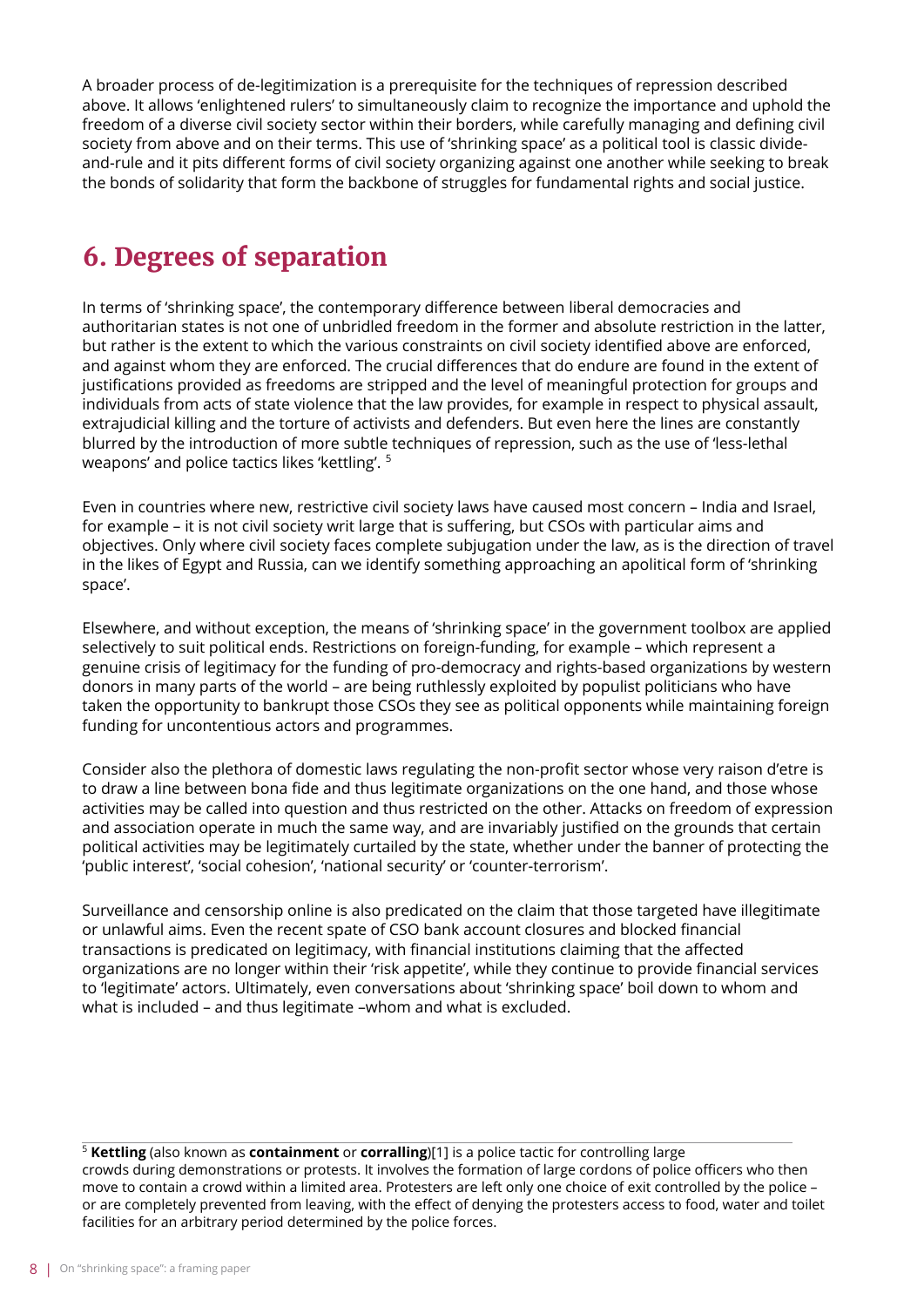## **7. Talking about a revolution**

Marxist theories of the state hold that the repressive state apparatus and the ideological state apparatus work in tandem to suppress threats to the hegemonic order, first through benign forms of social repression involving the governance of individual and collective behaviour and norms, then through more violent interventions.

Yet, despite appearing more relevant than ever, notions of hegemony, repression and ideology are all but entirely absent from debates about 'shrinking space'. In their place is a stated concern for 'democratization' and 'securitization'. The former attempts to defend the legitimacy of civil society in the face of shrinking space, the latter attempts to critique the direction that state policy and practice has taken with reference to culture (i.e. a culture of security predicated on a politics of fear) rather than ideology (i.e. a belief in superiority and entitlement predicated on a politics of Othering).

However, it is only by recognizing and linking the two concepts of democratization and securitization that we approach anything like a theory of 'shrinking space', with securitization predicated on a 'net-war' approach that includes (or others) certain civil society groups in a continuum; encompassing social movements, political activists, resistance groups and terrorist organizations, and reaching the point that it threatens the development or practice of democracy.

But this is by no means a mainstream view of 'shrinking space'; nor does it explain its uneven development and impact.

## **8. The business of civil society**

To understand 'shrinking space' we should also consider trends within the 'civil society' sector. In 2003, the Heritage Foundation and others started writing about the 'non-profit industrial complex' and the 'growing power of the unelected few'. It did so, of course, with the aim of delegitimizing civil society in defence of the Bush administration, the free market and unfettered corporate profit.

And so it is with the enduring critique of the 'non-profit industrial complex'. The marketization of NGO activism; the counter-productive business model, at times pushed upon the sector, which favours competition over cooperation and solidarity among civil society; the focus on the individual rather than the struggle (c.f. the 'human rights defenders' discourse; the idea of civil society champions; talking about 'women and girls' in place of women's rights and gender equality, etc.); the transformation of peoples' struggles into transaction-based funder-grantee relations; the corporate governance and securitization of many donors – all of this has divided civil society in ways that have expanded the space for some activities while radically restricting the space for others.

We should be mindful of whose interests we serve when we reflect on the shortcomings of civil society, but we should keep in mind the fact that all of the most fundamental social and political changes of the past 100 years, like mobilizing against exploitation, oppression and for an emancipatory vision, have come from not from development-oriented initiatives or top-down philanthropy but the grassroots; from people collectively organizing and mobilizing their communities to assert or claim rights.

## **9. A crisis of solidarity**

If attempts to define 'civil society' as legitimate 'professionalized' organizations have always been accompanied by deliberate moves to exclude certain voices and de-legitimize other forms of political activism, then the failure to refute these definitions and resist the cosy establishment relations created when big NGOs try to distinguish themselves from smaller activist groups should be seen as part of the problem. This is because the lack of solidarity with those individual activists and political campaigns that have been exposed to demonization and criminalization, and a growing disconnect between the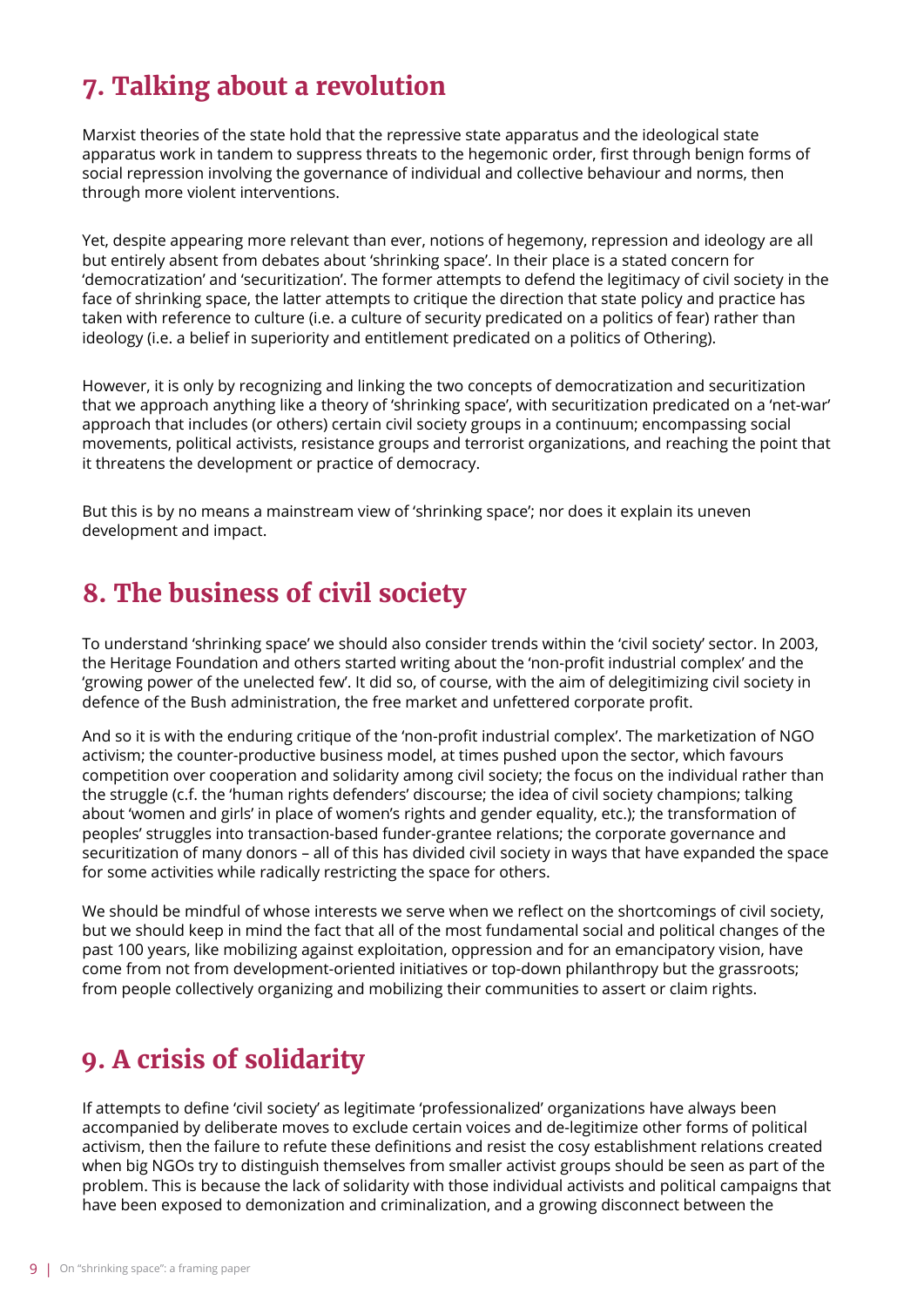concerns of many mainstream NGOs and the victims of these tactics, appears to have contributed to shrinking space in a very real way.

Rather than simply looking up to the powerful to understand and counter 'shrinking space' then, we should be looking to the voices and experiences of those on the margins whose political space is being obviously and radically restricted.

We should look, for example, at what is happening to the Boycott, Divestment, Sanctions (BDS) movement, launched in July 2005 by Palestinian civil society. Regardless of what you think about the merits or motivation of the campaign or its wider context, the legality and democratic legitimacy of BDS as a non-violent strategy to achieve change is irrefutable. Yet across much of the democratic world we are witnessing flagrant and relentless attempts to delegitimize and criminalize BDS. Crucially, some of these attempts have failed due to the tenacity and creativity of the resistance to adapt. It follows then that if we want to counter the criminalization of civil society in other arenas, we would do well to try to understand and build upon these successes. In other words, we should not only look at how space is 'shrinking', but how that space is being defended, and by whom.

In doing so, we should look to the hard state and Far Right responses to Black Lives Matter, an entirely legitimate movement against institutionally racist police forces that has been met by increased securitization, militarization and de-legitimization. We should look at what is happening under the ongoing 'state of emergency' to long-demonized Muslim communities in France post-Islamic State terrorism, and the treatment of those who speak out against the fascist turn of 'laïcité'. We should look at gender justice movements worldwide, which are increasingly squeezed between conservative and extremist forces on the one hand, and the paternalism of civil society regulations on the other. We should look at the criminalization of environmental activists throughout the world who believe the Paris agreement is useless without radical action against extractivism, and the fate of indigenous and other marginalized communities who are forced to make way for 'development'. And we should look at the fate of our most celebrated whistle-blowers and the agents of 'radical transparency'.

It is only from examining these stories that we can weave together a coherent and alternative narrative about shrinking space and provide the tools of resistance to those who need them most.

#### **10. Pacification, rising fascism and beyond**

Tragically, the failure to resist the criminalization and demonization of causes that address the very heart of established power, and many other perfectly legitimate forms of political activism, has paved the way for a much wider attack on individual activists, civil society, workers' unions, migrant communities and movements, by the populists and racist demagogues of the resurgent Far Right.

As a result, academics, mainstream NGOs, development organizations, independent expertise, 'political correctness', multiculturalism and even the 'liberal elite' are beginning to experience the kind of delegitimization that those at the margins and radical fringes have long been subject to, and who continue to bear the brunt of the new authoritarianism.

If we are to tackle the problem of 'shrinking space' and its effects on civil society, we need a better response: one that recognizes that these problems cannot be solved by lip-service to human rights or some kind of 'enabling environment'.

We need to understand the distinct politics of the clampdown and its relationship to neoliberalism, authoritarianism, insecure bastions of power trying to regain control, and the global economic crisis (how does civil society relate to systems of power, or the 1%, or the 99%). We need to better define the problem in a way that speaks to the political, legal, physical and ideological battles at the heart of the 'shrinking space' dilemma.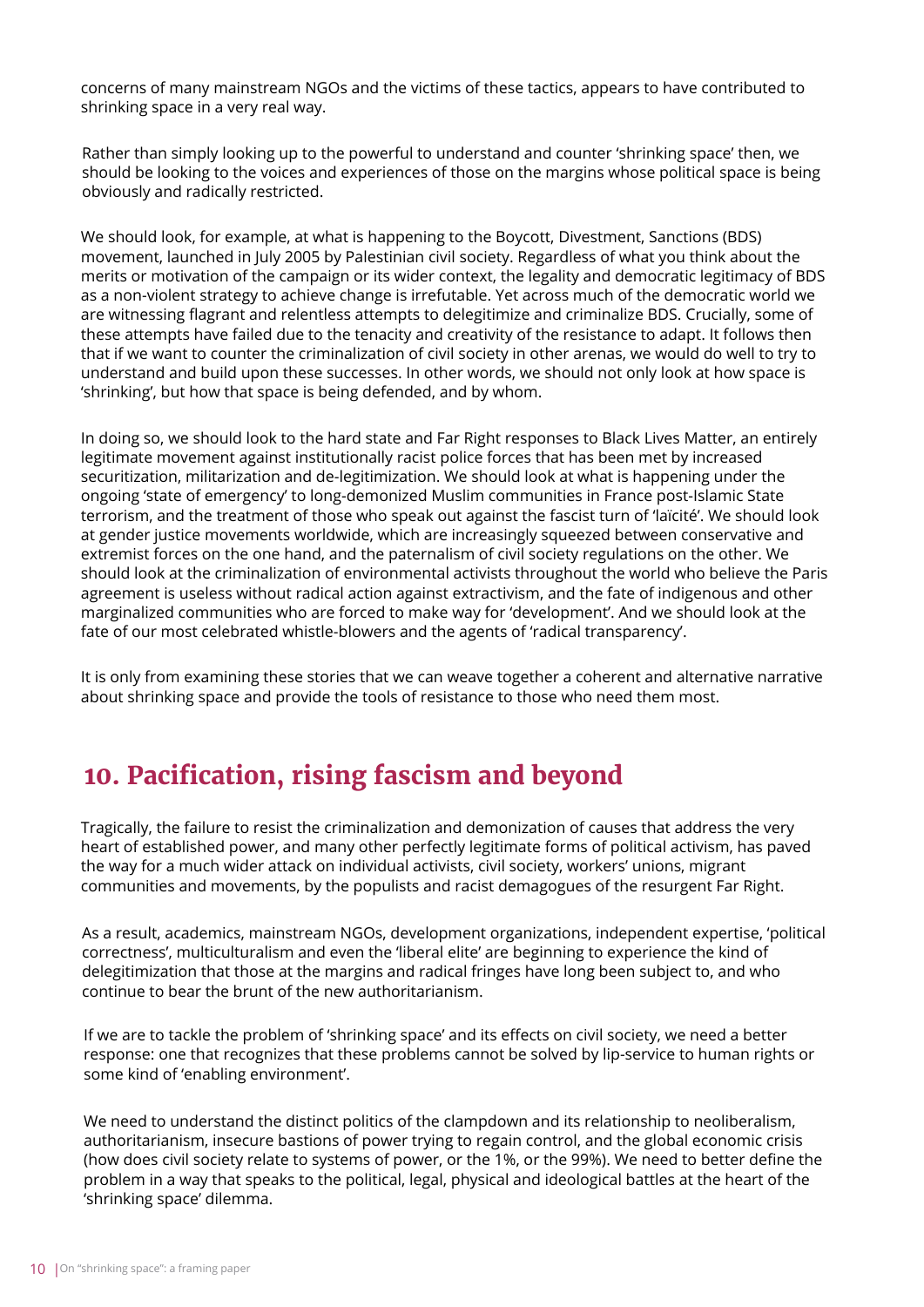We need to focus on the actors mobilizing collectively, who are genuinely challenging power and who face the most serious threats – and understand their 'shrinking space' with respect to those whose space is increasing. And we need to do so within a framework that recognizes that activists, and the wider social movements that they are part of, experience different levels of oppression and violence as a result of their particular identities and the wider struggles which they represent, such as combating white supremacy or violent misogyny. We also need to take seriously the proposition that 'civil society' may not be the appropriate lens to look at the wider repression of social movements, and that securitization instrumentalizes CSOs to such an extent that it may one day permanently close the door on the spaces where real change is made.

We need to put the complicity of governments and corporations front-and-centre of the fight-back by not letting them claim that they support civil society and human rights defenders while they are flagrantly repressing them at home; or subcontracting them in an effort to appear engaged in legitimate civil society activism on the ground.

Most of all we need to rediscover genuine solidarity that resurrects the principle that injustice anywhere is a threat to justice everywhere, and give visibility to those whose struggles are being repressed to the ultimate detriment of us all.